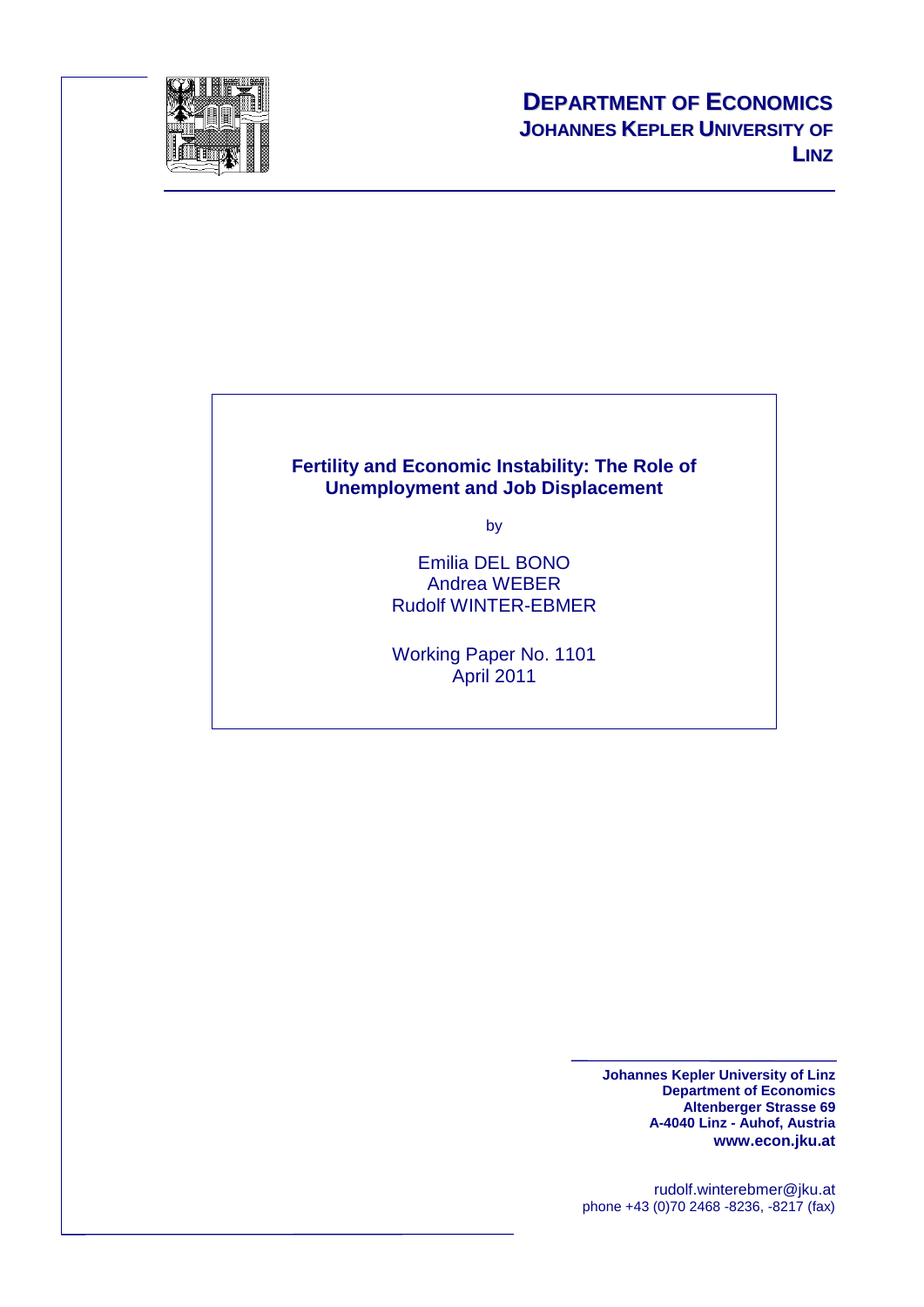# Fertility and Economic Instability: The Role of Unemployment and Job Displacement  $*$

Emilia Del Bono<sup>†</sup>, Andrea Weber<sup>†</sup>, Rudolf Winter-Ebmer<sup>§</sup>

April 14, 2011

#### Abstract

We study the effect of job displacement on fertility in a sample of white collar women in Austria. Using instrumental variables methods we show that unemployment incidence as such has no negative effect on fertility decisions, but the very fact of being displaced from a career-oriented job has; fertility rates for women affected by a plant closure are significantly below those of a control group, even after six years.

Keywords: fertility, unemployment, plant closings, human capital JEL classification: J13, J64, J65, J24

<sup>∗</sup>We are grateful to workshop participants in Essen and Milano. This project received funding from the Austrian Science Fund (NRN Labor Economics and the Welfare State). All errors and opinions are the authors' sole responsibility.

<sup>†</sup> ISER, University of Essex, and IZA, Bonn. E-mail: edelbono@essex.ac.uk

<sup>‡</sup>University of Mannheim, IZA, Bonn and CEPR. E-mail: a.weber@uni-mannheim.de

<sup>§</sup>University of Linz, IHS Vienna, IZA, Bonn and CEPR. E-mail: rudolf.winterebmer@jku.at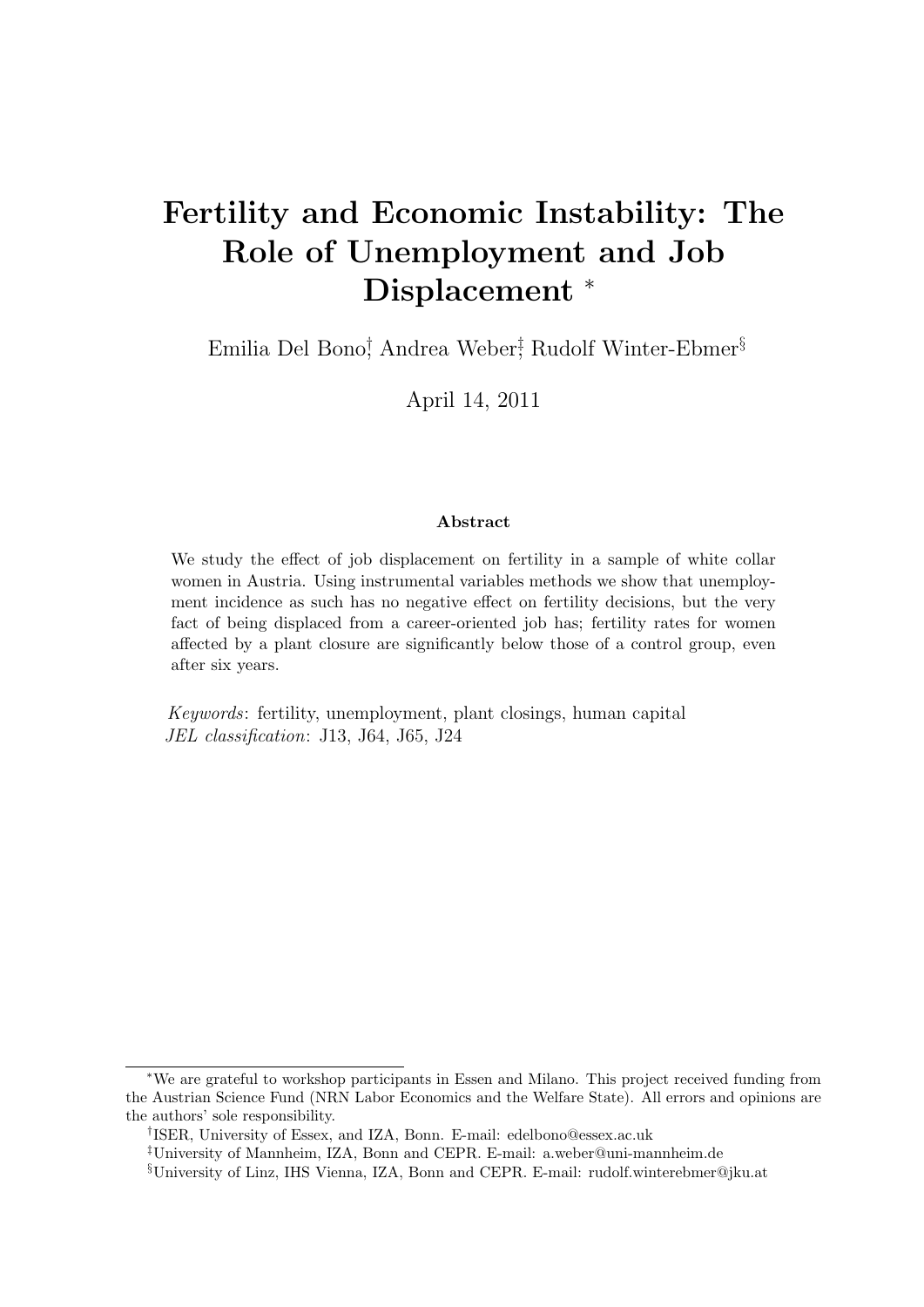## 1 Introduction

Standard microeconomic models of fertility predict that during periods of high and rising unemployment the fall in the opportunity costs of childbearing should induce an increase in the demand for children. In other words, fertility should be counter-cyclical. Butz and Ward (1979) pointed out this theoretical mechanism several decades ago on the basis of empirical observations that maternal employment and earnings were negatively associated to fertility (Heckman and Willis, 1975) and that women's labor force participation and fertility were strongly and negatively correlated at the aggregate level.

However, by the end of the 90s, it started to become evident that the cross-country correlation between fertility and female labor market activity had turned positive. At the same time, this phenomenon coincided with rising and persistent levels of unemployment (Ahn and Mira, 2002; Bettio and Villa, 1998; Engelhardt and Prskawetz, 2004). The theoretical mechanism that at high levels of female earnings the own-income effect could overcome the substitution effect – thus giving rise to *pro-cyclical* fertility – emerged as a plausible explanation.<sup>1</sup> Subsequent empirical analysis aimed at capturing the effect of unemployment on fertility showed a strong negative relationship between these two variables (Adsera, 2005).<sup>2</sup>

The literature on labor market conditions and fertility has always been aware that unemployment is only one particular aspect of the more general problem, which we call labor market "instability" and which might be at the roots of the observed trends in fertility rates. Studies using aggregate unemployment rates to explain individual fertility behavior are, to some extent, capturing the instability as well. A high aggregate unemployment may increase the individual unemployment incidence, or the risk of losing a job in the near future, and at the same time decrease the likelihood of future wage

 $1$ Perry (2003) shows that in the US college-educated females' fertility behaves pro-cyclically whereas Dehejia and Lleras-Muney (2004) report several examples of pro-cyclical fertility, mainly in more developed countries.

<sup>&</sup>lt;sup>2</sup>Kravdal (2002) for Norway or Meron et al. (2002) for France calculate the effect of individual unemployment experience on fertility and show small negative effects.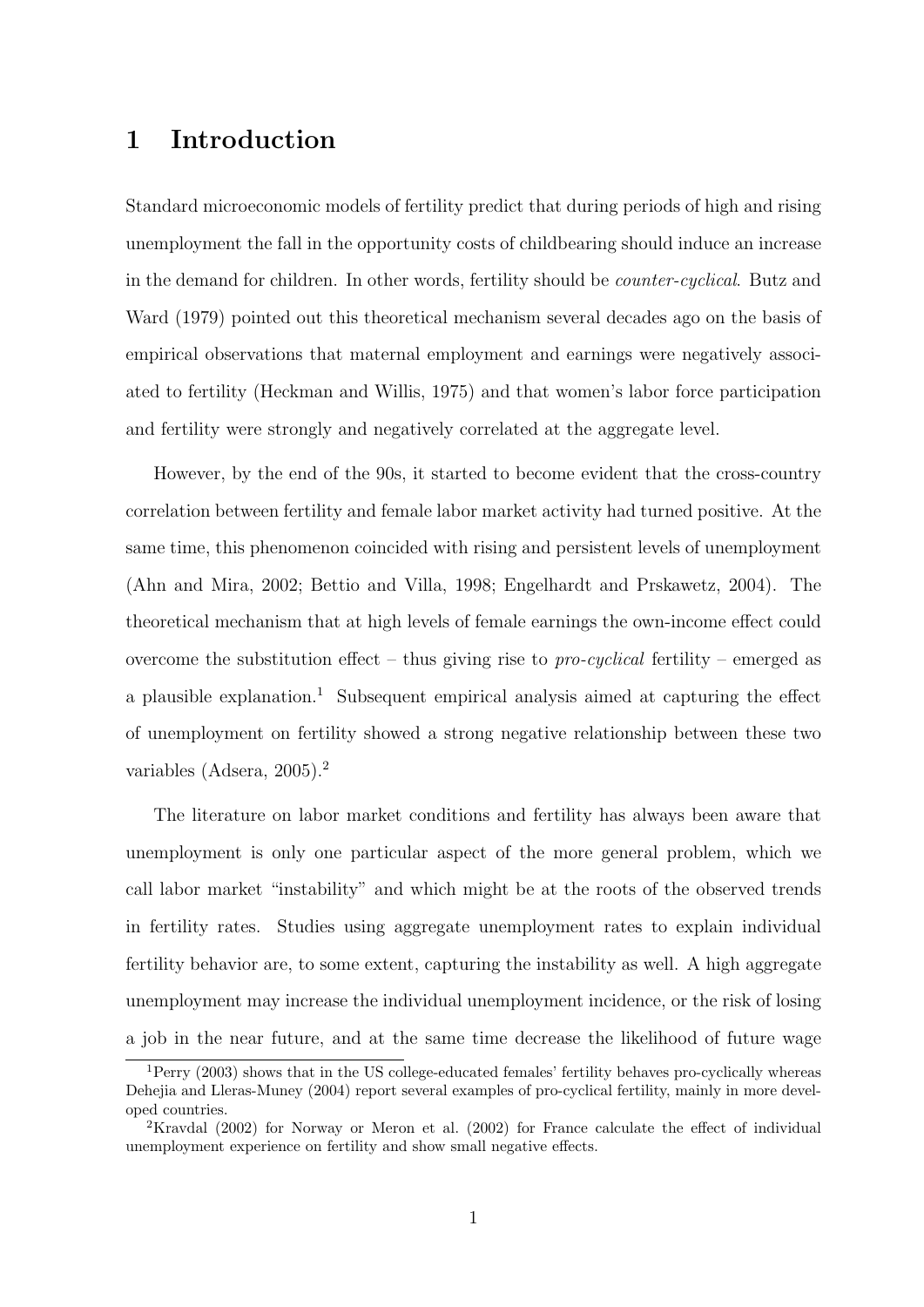increases (Adsera and Menendez, 2011). However, empirical attempts to isolate the channels through which labor market uncertainty affects fertility or to identify the effects of labor market institutions increasing uncertainty – such as temporary contracts, parttime work, or flexible jobs – have been rather isolated (Adsera, 2011; De la Rica, 2005; Gonzalez and Jurado-Guerrero, 2006). <sup>3</sup>

In this paper we look at the effects of job displacement on fertility in a sample of white collar women working in Austria during the period between 1990 and 1998. We focus our attention on displacements from firm closures and on white collar women are most likely to suffer an increase in career instability from an involuntary job separation. We exploit the fact that job displacement is not automatically followed by a period of unemployment, but that it always represents an involuntary job separation. This allows us to disentangle the effect of job loss from the effect of unemployment as such and consequent loss of earnings. To account for the endogeneity of unemployment we use an instrumental variable strategy, based on the observation that high fluctuations in unemployment at the seasonal and industry level in Austria exogenously drive unemployment experience after job displacement. Our results show that an involuntary job loss exerts a negative effect on fertility, while variation in unemployment experience does not have an additional impact. We interpret this as evidence that displacement from a career-oriented job might play an important role in determining the demand for children even in the absence of significant income and substitution motives. This is consistent with recent evidence presented in Del Bono et al. (2011) and Huttunen and Kellokumpu (2010), who examine the effect of plant closures on women's fertility and show that the main effects of job displacement are to be found among women in highly-skilled occupations or with higher levels of education.

<sup>3</sup>See Kohler and Kohler (2002), Ranjan (1999) or Kreyenfeld (2010) for studies trying to associate the fertility decline in (Eastern) Europe with general economic uncertainty.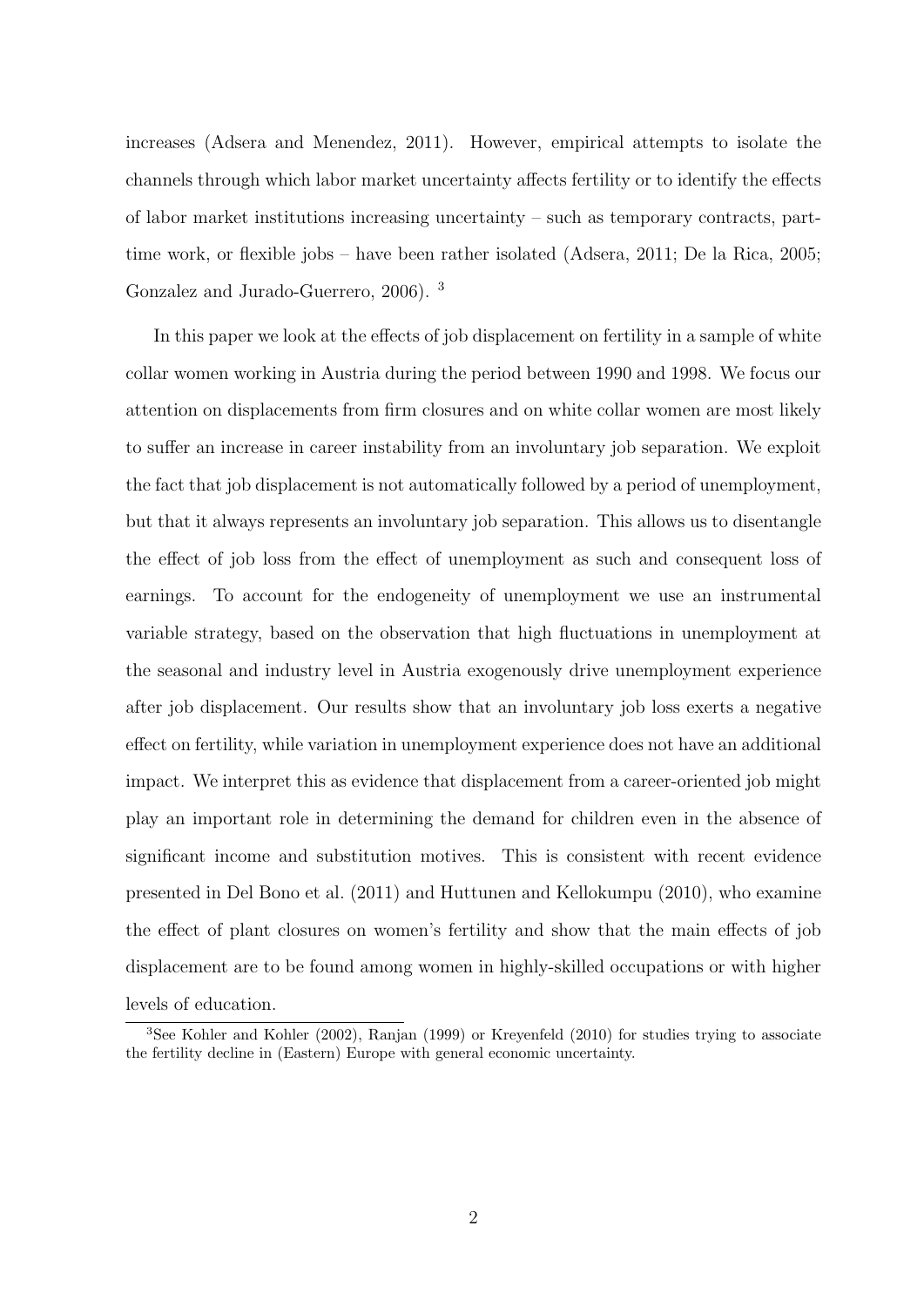#### 2 Data and Empirical Setup

Our analysis is based on the Austrian Social Security Database (ASSD) which covers all private sector workers between 1972 and 2002. The data include daily information on employment and registered unemployment status, total annual earnings paid by each employer, and various characteristics of the workers and their jobs (Zweimüller et al., 2009). The availability of employer identifiers creates a linked worker-firm component in the ASSD, which we exploit to define firms. In our sample we consider firms that have at least one employed worker on the payroll on any of four sampling dates (February 10, May 10, August 10, and November 10) over the years 1990 to 1998. Firm exit dates are defined as the last quarter date in which a firm employs at least one worker. To define firm closures we apply three selection criteria: First, we exclude firm exits, where more than 50% of the workforce in the last year jointly transits to the same new employer. Second, we exclude firms operating in agriculture, construction, and tourism industries. These sectors are characterized by a high share of seasonal employment which makes it difficult to identify firm entries and exits. Third, we only consider firms with 5 or more employees on one quarter date during 1972-2002, and restrict the sample to firms with more than 3 workers in the closing quarter, because based on the worker-flow approach we cannot identify firm closures for very small firms.

Based on this sample of firms we consider all women between 18 and 35 years, employed in white collar jobs between quarter 1/1990 and quarter 4/1998, and having at least one year of tenure in the current firm. We focus on women working in white collar jobs, because for these women firm-specific human capital or ability are likely to be more relevant determinants of productivity and an involuntary job separation will be more costly. Blue collar jobs are relatively rare among women in Austria, and confined to manual occupations in low ranking positions, with modest salaries, and with high job-turnover even in the absence of firm closure. We define as *displaced* all women working in a closing firm the quarter before closure  $4$  and as *control* all women who are not

<sup>4</sup>Because of the downsizing and restructuring in the period prior to firm closure, a non-randomly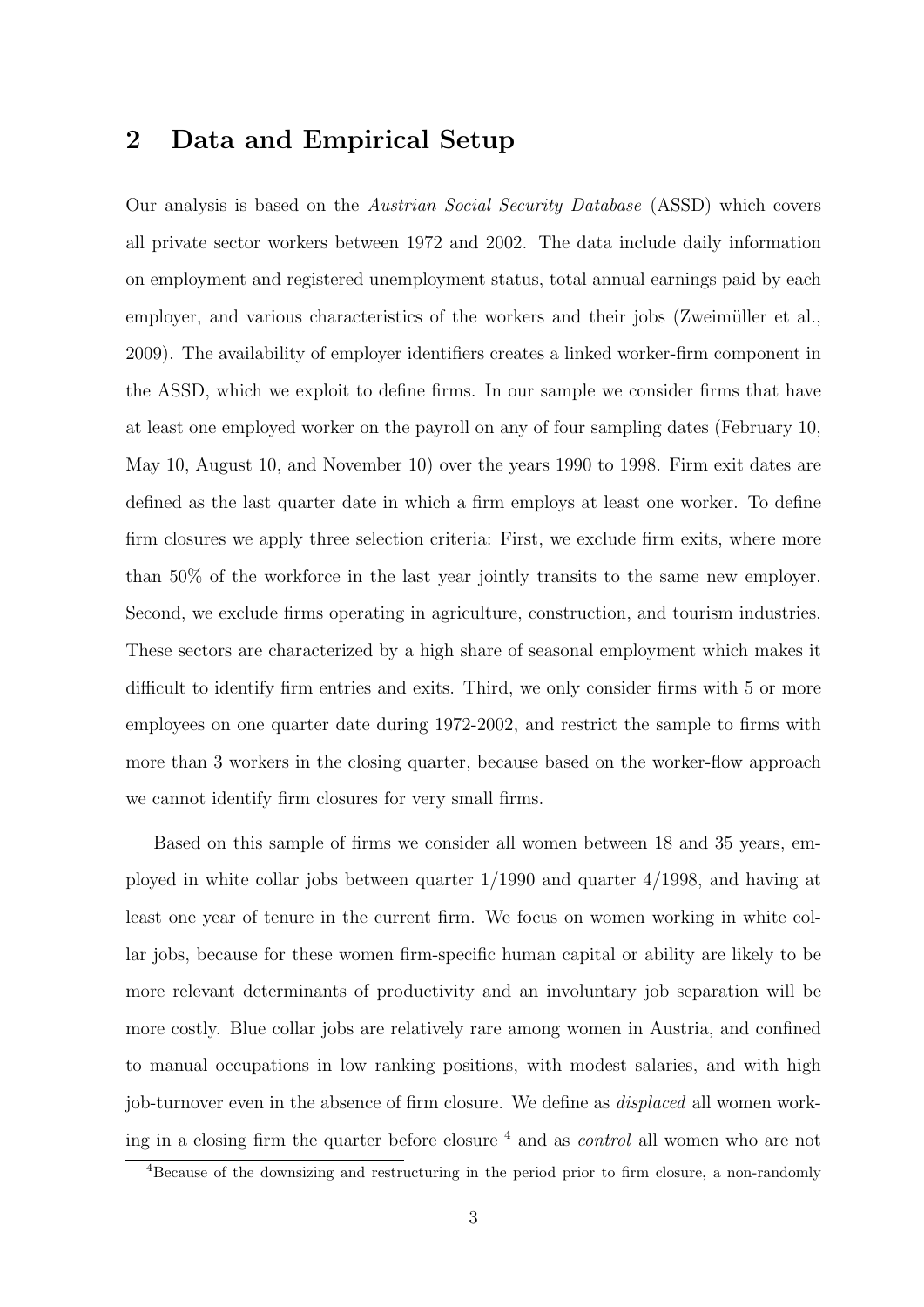affected by a firm closure, i.e. working in a control firm in any reference quarter; from the controls we take a 5% sample. The final sample therefore consists of 6,431 observations of women in the *displaced* group and 157,883 observations of women in the *control* group.

To derive a measure of fertility for every woman in the labor force, we merge the ASSD with child benefit records from the Ministry of Finance, which contain all births from 1975 to 2005. Notice that throughout our analysis we exclude women who are pregnant, i.e. observed as giving birth within 6 months of the reference date. Our outcome of interest is the number of births per woman after the reference date. Since job displacement might affect the total number of children as well as the timing of fertility, we look at the path of birth rates up to 10 years following the reference date.  $5$ 

To show the effects of firm closure on labor market and fertility outcomes, we start with a graphical event study, where we pool all observations at the reference date and plot the means of the outcome variables each quarter before and after the reference date separately for the displaced and control groups. Looking at the period before the reference date establishes the a priori comparability of different groups. This is an important check as closing firms may differ from surviving firms and women with different unobserved characteristics might select into more or less "risky" firms in terms of their likelihood to close down.

Figure 1 shows the effects on labor market outcomes. We plot days employed per quarter in the 20 quarters before and up to 12 quarters after the reference date in the first graph. Employment for both the displaced and control groups is at 100% in quarters -3 to zero due to our one year tenure requirement. Before that employment is lower in both

selected pool of workers may be left at the closing date. To deal with selection over the firm closure process, the literature typically suggests to include worker separations from a longer period prior to the firm closure date (Dustmann and Meghir, 2005; Eliason and Storrie, 2006). This type of solution turns out to be infeasible in our application, however. All women who give birth are required by law to leave their jobs for at least four months, which means that we must avoid definitions of displacement that are likely to include voluntary quits. Del Bono et al. (2011) show evidence that the labor market and fertility histories of women employed in the firm one year before closure do not differ significantly from those of women in the displaced group.

<sup>5</sup>See Table 1 for descriptive statistics.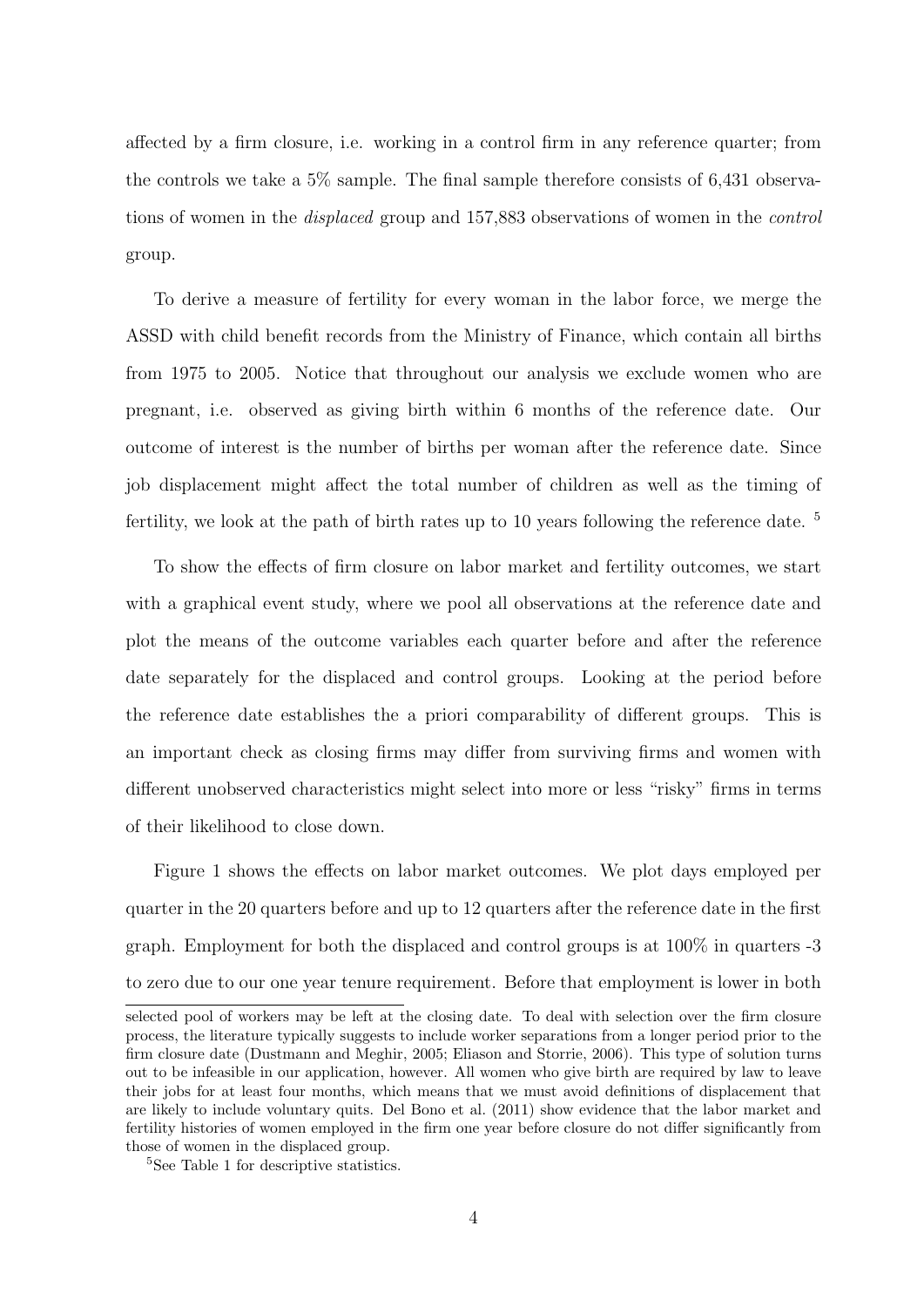groups. Notably, the displaced group has smaller employment in all quarters, but the difference is minor, accounting for 2 or 3 days per quarter at most. After the reference date we see a huge drop in employment in the displaced group to an employment rate of approximately 75%. Employment in the control group declines gradually, reflecting the loose labor market attachment of young women in Austria. By the end of the 4th year after the reference date there is still a significant difference in employment between the displaced and control women. The reverse picture is shown for unemployment in the second graph. While unemployment is low in both groups before the reference date it shoots up after displacement. The results for earnings, shown in the third graph very closely resemble employment, which indicates that earnings losses from job displacement are mostly driven by lower employment rather than wage reductions.

Figure 2 plots the average yearly numbers of births in the 14 years before the reference date and 10 years afterwards. The mean number of births per year is age adjusted, i.e. it is based on the residuals of a regression of the number of births on age of the mother and its square. The graph shows that the average number of births per woman decreases rapidly up to the reference date, when it becomes zero, and then shoots up dramatically. This pattern is a consequence of the fact that we select only women with at least one year of tenure at the reference date. This means that all women must have been working during the year before closure and therefore, by construction, they cannot have any children between year -1 and year 0. As these women are also more likely to have been in employment in the periods leading to the reference date, we observe a decreasing birth rate in the years preceding closure. The jump in the probability of a birth after the reference date is also a consequence of our tenure requirement. Conditional on not having had a birth in the last year, these women are more likely to have a child in the following period. This graph nicely shows the strong similarity of displaced and control groups before the reference date. The most interesting feature in Figure 2, however, is the difference in fertility between displaced and control women after job loss, which shows very clearly that fertility is strongly reduced after a plant closure.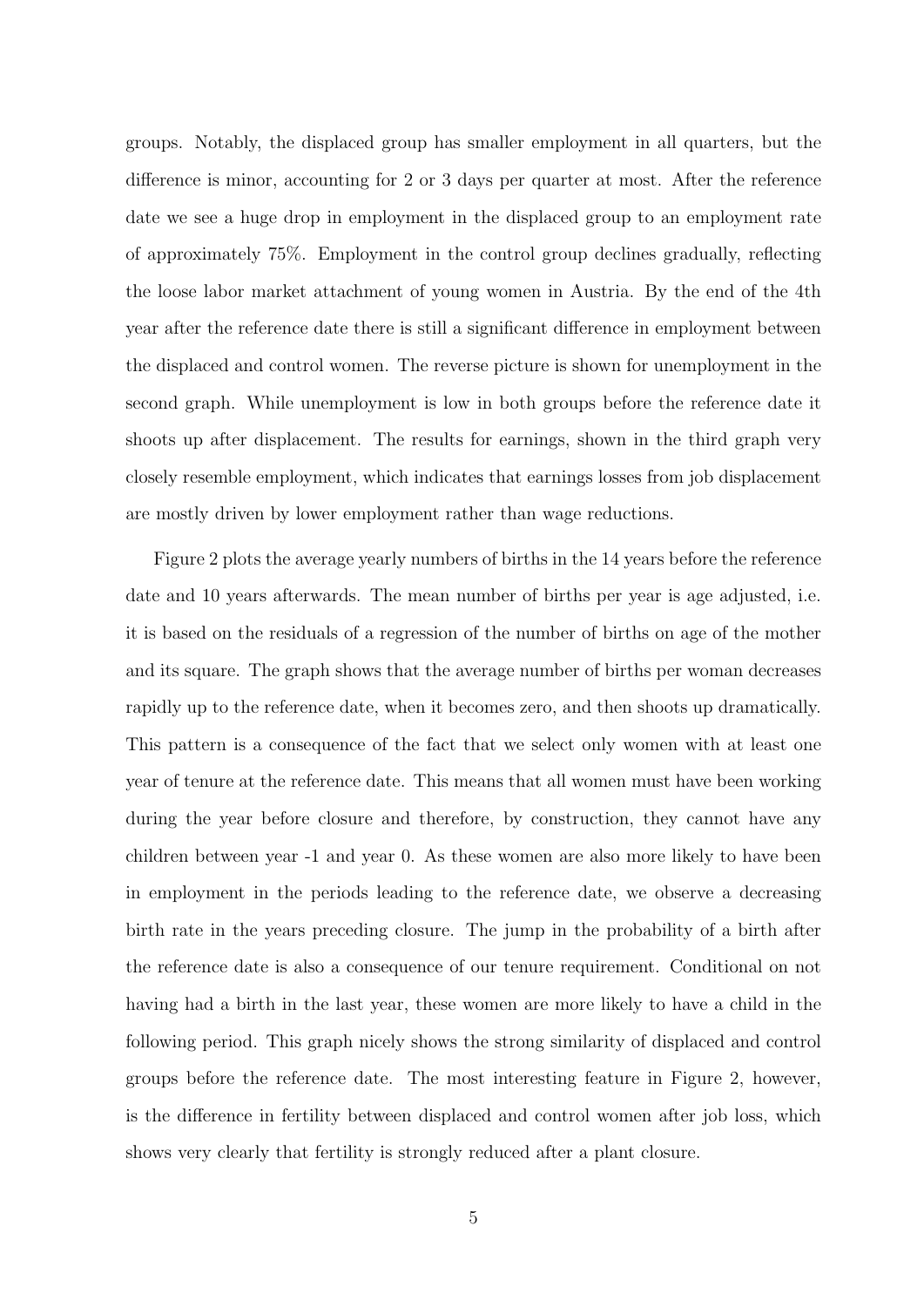### 3 Career Interruption versus Unemployment

Job displacement can affect fertility decisions through different channels. The first mechanism we consider here is whether it impacts fertility through unemployment (see Figure 2). Table 2 shows the relationship between unemployment and fertility in our data. In the top panel we define unemployment via a dummy, which assumes value 1 if the individual is unemployed for at least one day during the first year since the reference date (unemployment incidence) while in the bottom panel the percentage of unemployment days experienced in the first year after the reference date is used.

The first two columns of the table simply show the coefficient of an OLS regression of number of births – after 3 and 6 years – on the different measures of unemployment. As we can see in Panel A, a woman experiencing a spell of unemployment in the year after the reference date has much lower fertility than a woman experiencing no unemployment, and she will have 17.4 to 15.8% less children in the next 3 and 6 years, respectively. In Panel B we report the effect of an increase in unemployment as a percentage of the first year after the reference date. Here the results show that a 10% increase in unemployment reduces fertility by 0.003 or 1.6% after 3 years. The effect is larger after 6 years, with a decrease of 0.010 children or  $2.3\%$ .<sup>6</sup>

There are, however, serious doubts about whether individual unemployment can be considered exogenous with respect to fertility. We could have a problem of reverse causality, if fertility decisions have an impact on unemployment. For example, women planning to have a child in the near future, might be more likely to lose their job, either because they become less productive or because managers might target these women for temporary layoffs. In addition, there might be unobservable characteristics determining unemployment and fertility at the same time. For instance, women with a high propensity to have children might seek less demanding jobs and careers with lower returns and higher employment uncertainty. Both biases would work in the same direction and induce a

 ${}^{6}$ The average number of children is 0.19 and 0.43 after 3 and 6 years since the reference date, respectively.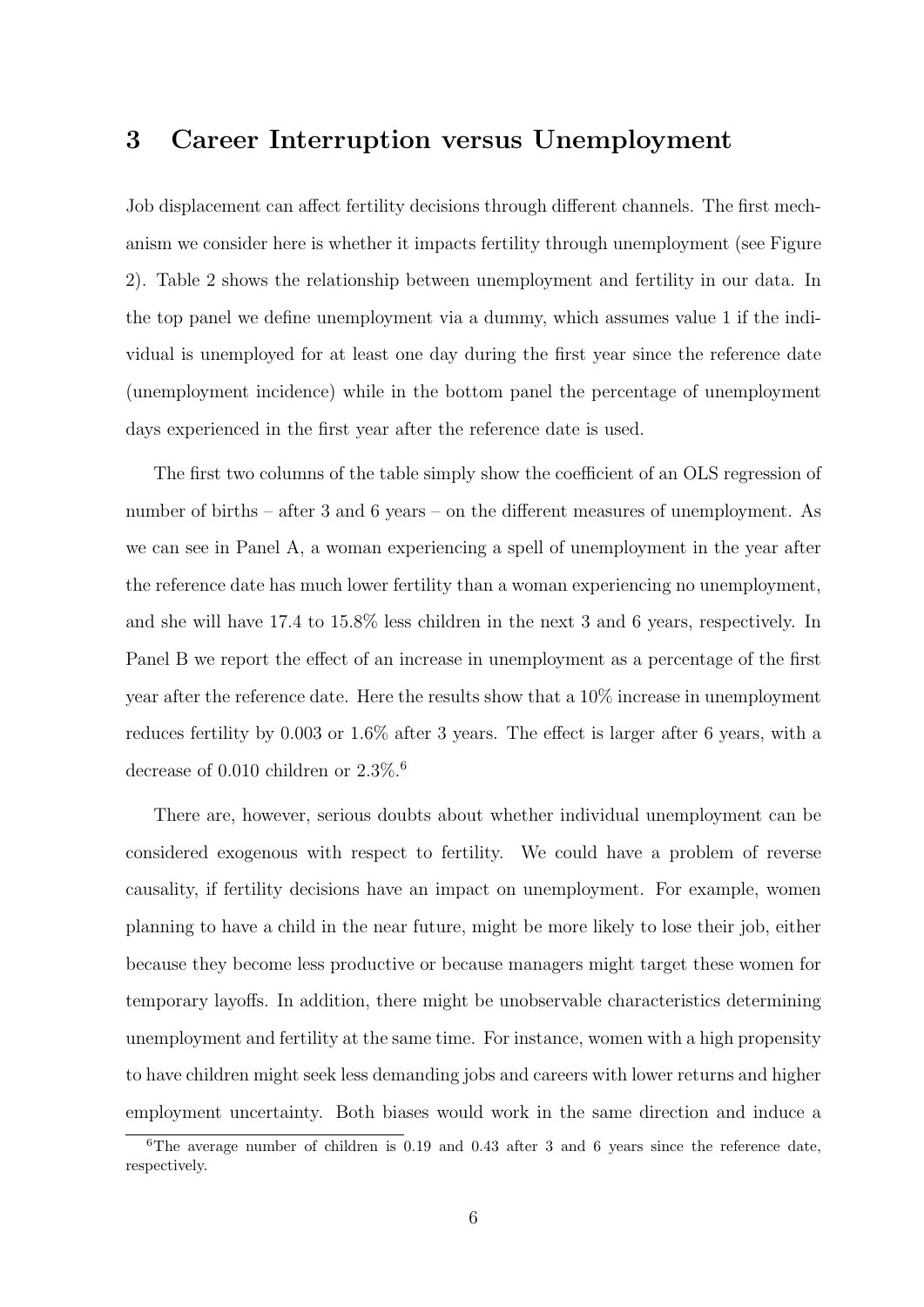bias towards zero in the estimates. Alternatively, it is possible that women who plan to start a family might seek more stable careers and job security. In this case the coefficient on unemployment could be biased away from zero.

In the next two columns we use exogenous variation in unemployment brought about by job displacement to obtain a consistent estimate of the effects of unemployment on fertility. The estimation is by two-stage least squares (2SLS), where the first stage regresses the relevant measure of unemployment on a dummy variable which assumes the value 1 if the woman had been displaced by a firm closure at the reference date.<sup>7</sup> Once again, estimation results indicate a significant and negative impact of unemployment on fertility. The magnitude of the effect is now larger than before, particularly when considering the first measure of unemployment. Although the standard errors also increase, we can in general significantly distinguish the 2SLS from the OLS estimates. Overall these results could be taken as evidence that unemployment has a true and non-negligible effect on fertility. Notice that the 2SLS estimates indicate that the OLS coefficients on unemployment are biased towards zero.

The instrumental variables estimates in Table 2 show that based on variation due to an unexpected job loss, unemployment has a strong and negative effect on fertility. What we want to examine next, is whether it is the job loss experience per se, or the unemployment experience that lead to a fertility reduction. Del Bono et al. (2011) study the direct effects of job displacement on fertility and demonstrate that these are very heterogeneous according to women's occupational status and wage trajectories, with negative effects holding mainly for high wage women and women experiencing steeper wage profiles before displacement. Del Bono et al. (2011) discuss theoretical explanations for their findings and argue that an important reason why white collar women's fertility drops after a plant closure is that job displacement causes the need to find a new job and start a new career. These employability and career effects operate in addition to the income effect arising from unemployment, and might be a primary channel through

<sup>&</sup>lt;sup>7</sup>The full results of this specification are available on request from the authors.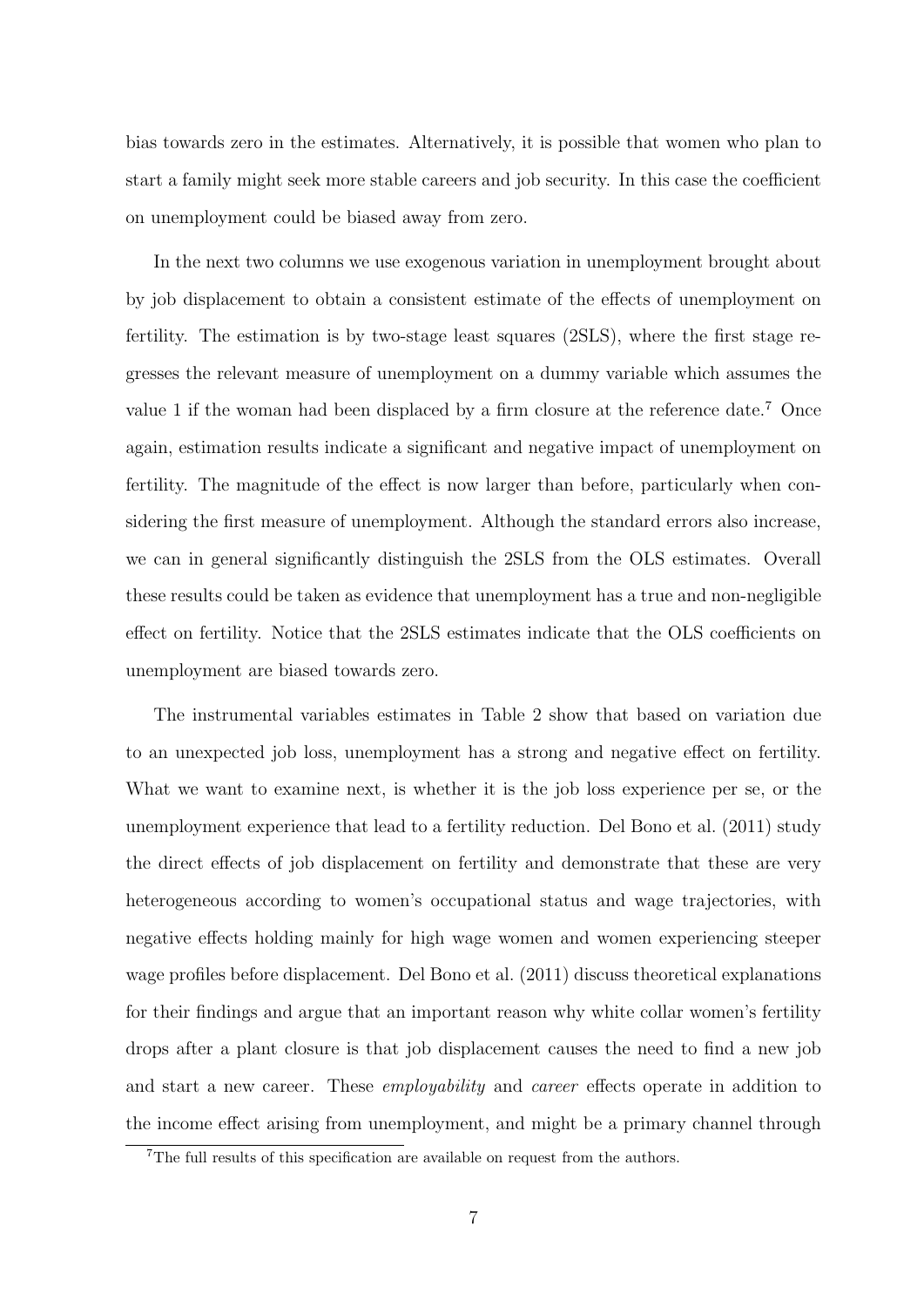which job displacement affects fertility.

In order to test for the existence of an effect of job displacement which is independent of its consequences in terms of unemployment, we exploit the fact that a large share of women affected by firm closure do not experience any unemployment. In our sample of white collar women, for example, only  $32.7\%$  are unemployed in the first year after firm closure (as compared to 6.5% of the control group), i.e. more than 2/3 of women in our displaced group experience a job-to-job transition. Our primary strategy is to compare fertility outcomes of women who experience unemployment and who do not experience unemployment after displacement.

Regression models considering the separate effect of plant closure and unemployment on fertility are shown in Table 3. The first two columns report OLS estimates, for different measures of fertility (3 years and 6 years after the reference date), and the two different measures of unemployment (top and bottom panel, as in Table 2). Both firm closure and unemployment exhibit a negative coefficient, so both tend to be associated to lower fertility. The coefficient on firm closure is rather low and not significantly different from zero in Panel A, while it is larger and significant in Panel B, where we adopt a different definition of unemployment. However, unemployment experience is likely to be endogenous for the reasons mentioned above. We therefore move on to a different specification, where we use the interaction between firm closure and years, quarters, regions and industries to predict unemployment. These 2SLS estimates are presented in columns 3 and 4. Columns 5 and 6 show an alternative specification which uses also a triple interaction between firm closure and industry and quarter dummies in the first stage regression. The rationale behind our choice of instruments is that while we expect that the effects of firm closure on fertility which operate via unemployment may vary with time, industry and region – as unemployment rates differ significantly along these dimensions, its direct effect should be largely independent of this variation. Moreover it is reasonable to assume that variation in the effects of firm closure by time, industry and region operates through labour market variables, such as unemployment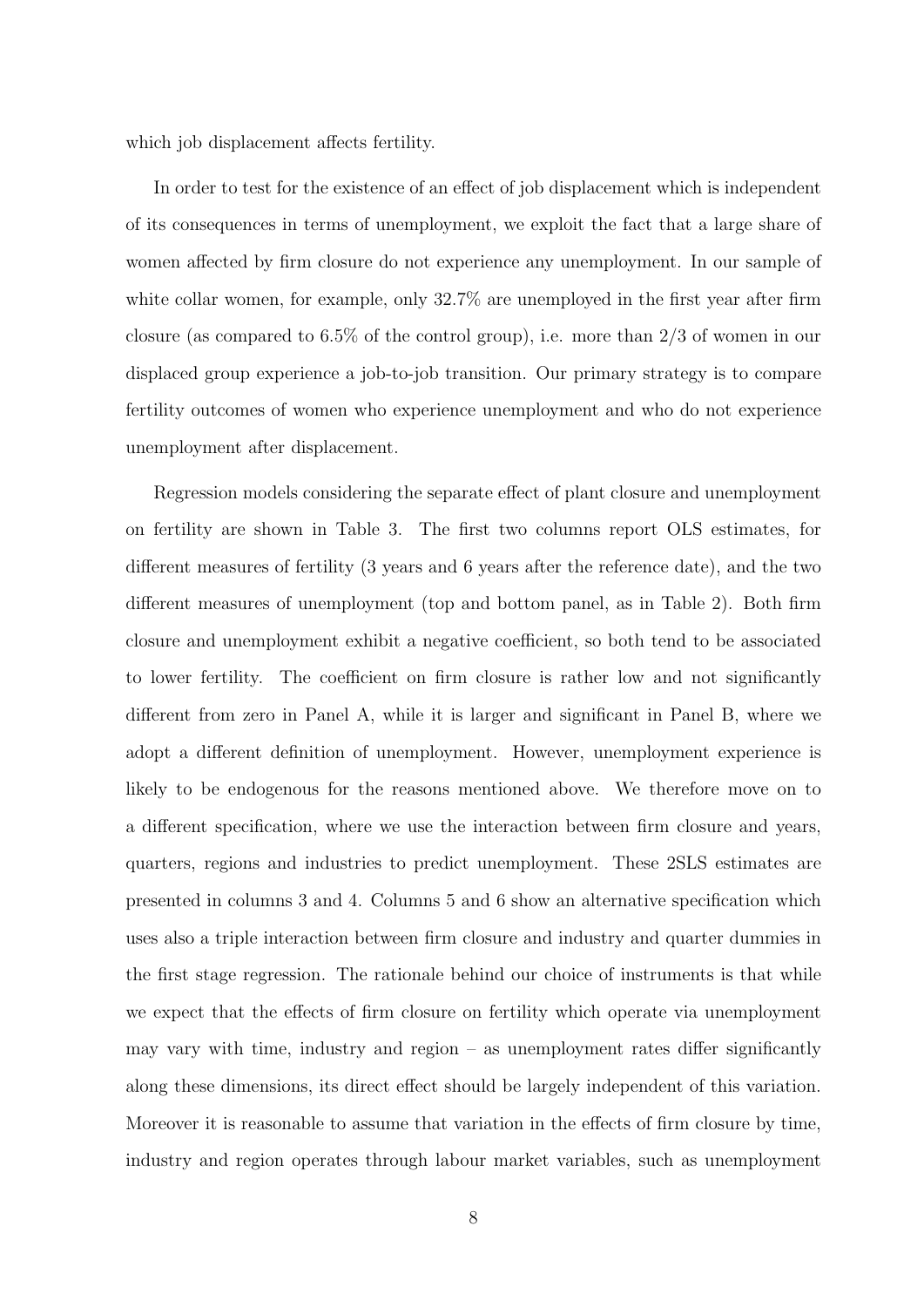rates, and does not directly affect fertility outcomes. The danger with such a strategy is that these variables might be weak instruments, i.e. show a low partial correlation with unemployment. However, the F-statistics shown at the bottom of each panel demonstrate otherwise.

Once we take into account the endogeneity of unemployment something really interesting happens to our estimates. While the coefficient on firm closure remains negative, becomes larger in magnitude and usually stays significant, the coefficient of unemployment changes sign (becomes positive) and becomes insignificantly different from zero in all our specifications. These results imply that when comparing displaced women by their unemployment experience, we find no indication that those with positive unemployment or those with higher rates of unemployment experience a decrease in fertility. The main negative effect comes through the job loss experience per se. This is consistent with the evidence in Del Bono et al. (2011), who interpret the effects of job displacement on fertility in terms of employability and career effects rather than income effects.

#### 4 Conclusions

In this paper we have shed new light on the impact of labor market instability and unemployment on women's fertility decisions. Our analysis shows that unemployment is, in fact, highly negatively correlated to fertility rates of Austrian white-collar women. However, if we separate the effect of job loss from that of unemployment - taking the endogeneity of unemployment into account with IV strategies, we find that the direct impact of unemployment disappears but the job loss channel remains strongly significant. These results are compatible with a model of fertility which does not stress income or substitution effects, but career-interrupting effects of a job loss. These effects are the more relevant in firm closure cases, because in such situations a return to the old job is impossible and the affected women have to reorient themselves towards a different career.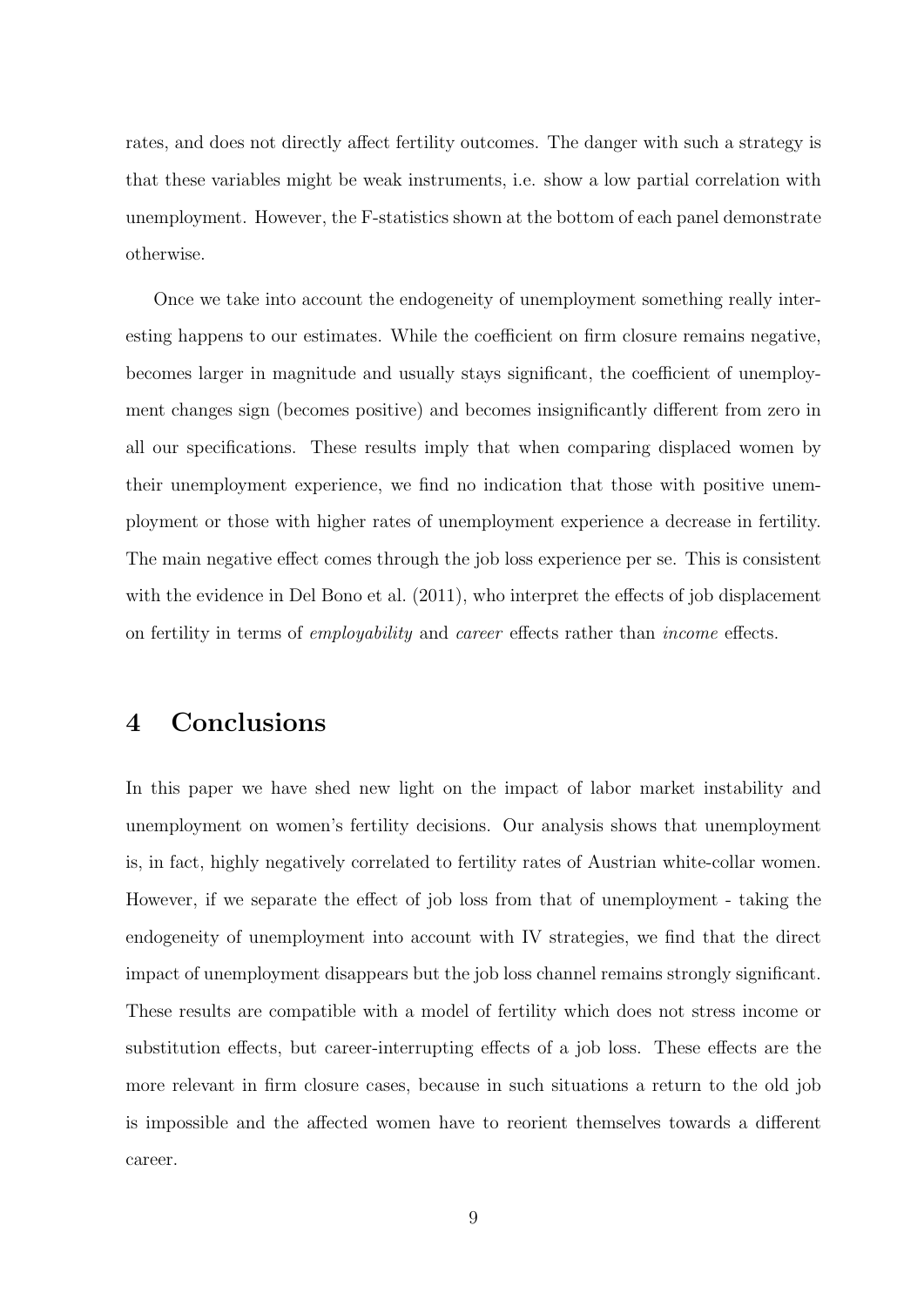We conclude that unemployment while being easily available in typical datasets, is only an imperfect measure of the type of labor market instability that is relevant for fertility decisions. To understand trends in fertility across countries we must also look at other indicators such as prevalence of temporary contracts, or the difficulty for young workers to enter the regular labor market.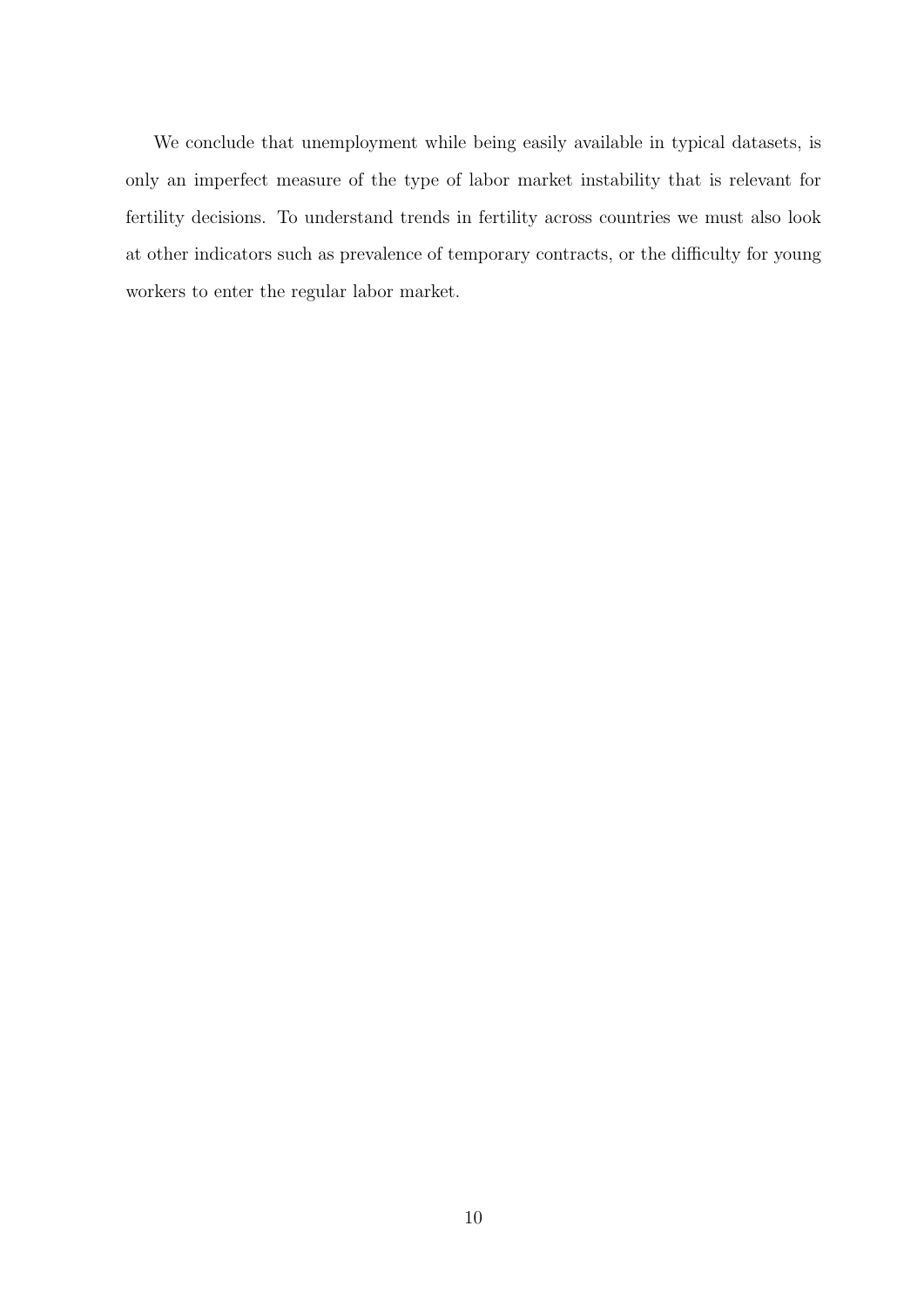# References

- Adsera, A., 2005. Vanishing children: From high unemployment to low fertility in developed countries. American Economic Review Papers and Proceedings 95, 189–193.
- Adsera, A., 2011. Where are the babies? Labor market conditions and fertility in europe. European Journal of Population 27, 1–32.
- Adsera, A., Menendez, A., 2011. Fertility changes in Latin America in the context of economic uncertainty. Population Studies 65/1, 37–56.
- Ahn, N., Mira, P., 2002. A note on the changing relationship between fertility and female employment rates in developed countries. Journal of Population Economics 15, 667– 682.
- Bettio, F., Villa, P., 1998. A Mediterranean perspective on the break-down of the relationship between participation and fertility. Cambridge Journal of Economics 22, 131–171.
- Butz, W., Ward, M., 1979. The emergence of countercyclical US fertility. American Economic Review 49, 318–328.
- De la Rica, S., 2005. Career planning in Spain: Do fixed-term contracts delay marriage and parenthood? Review of Economics of the Household 3, 49–73.
- Dehejia, R., Lleras-Muney, A., 2004. Booms, busts, and babies' health. Quarterly Journal of Economics 119, 1091–1130.
- Del Bono, E., Weber, A., Winter-Ebmer, R., 2011. Clash of career and family: Fertility decisions after job displacement. Journal of the European Economic Association.
- Dustmann, C., Meghir, C., 2005. Wages, experience and seniority. Review of Economic Studies 72, 77–108.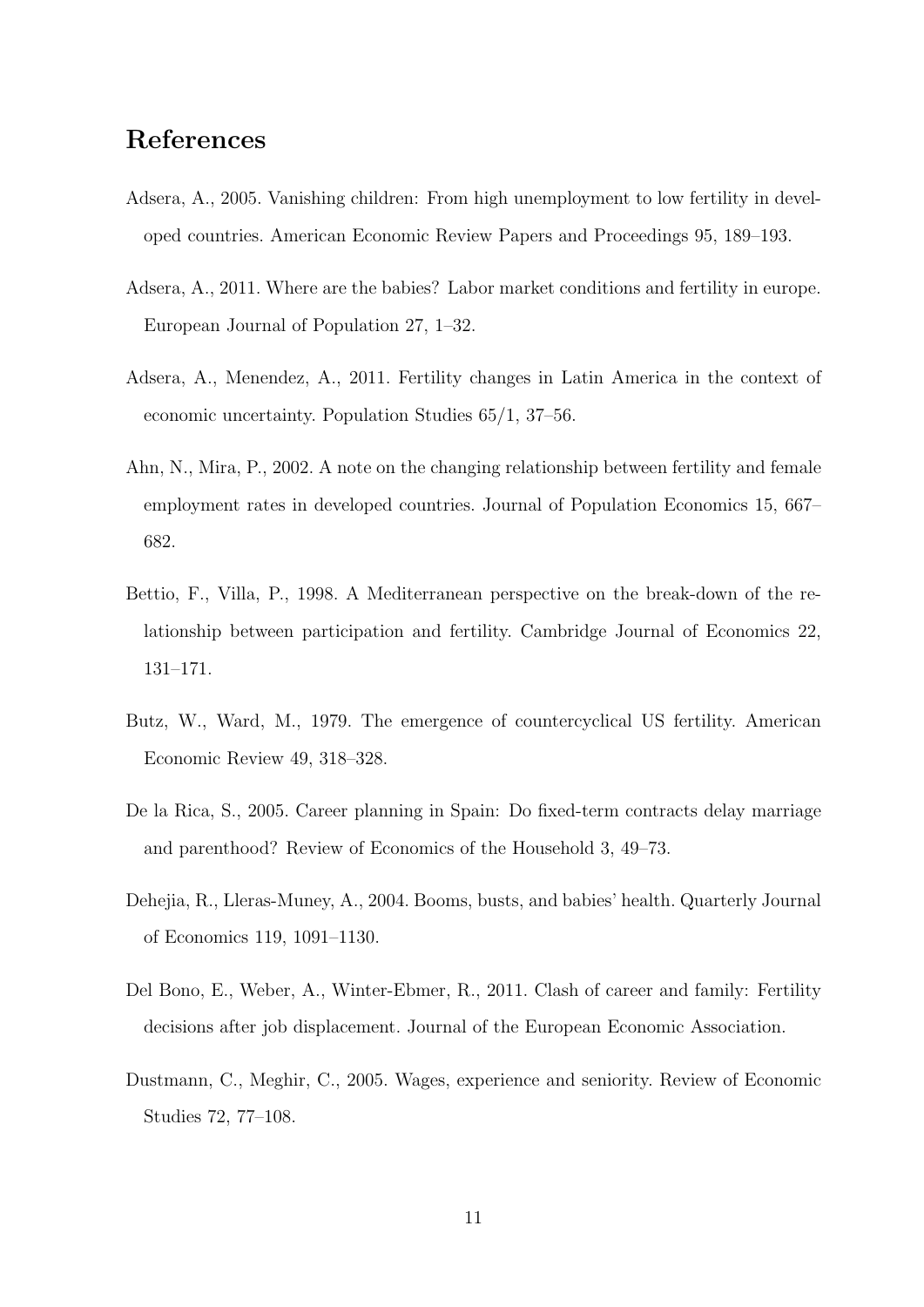- Eliason, M., Storrie, D., 2006. Lasting or latent scars? Swedish evidence on the long-term effects of job displacement. Journal of Labor Economics 24, 831–857.
- Engelhardt, H., Prskawetz, A., 2004. On the changing correlation between fertility and female employment over space and time. European Journal of Population 20, 35–62.
- Gonzalez, M.-J., Jurado-Guerrero, T., 2006. Remaining childless in affluent economies: A comparison of France, West Germany, Italy and Spain, 1994-2001. European Journal of Population 22, 317–352.
- Heckman, J., Willis, R., 1975. Estimation of a stochastic model of reproduction: An econometric approach. In: Terleckyj, N. (Ed.), Household production and consumption. Columbia University Press, New York.
- Huttunen, K., Kellokumpu, J., 2010. Job loss and fertility, mimeo, Helsinki Center for Economic Research.
- Kohler, H.-P., Kohler, I., 2002. Fertility decline in Russia in the early and mid 1990s: The role of economic uncertainty and labour market crises. European Journal of Population 18, 233–262.
- Kravdal, O., 2002. The impact of individual and aggregate unemployment on fertility in Norway. Demographic Research 6/5, 263–294.
- Kreyenfeld, M., 2010. Uncertainties in female employment careers and the postponement of parenthood in Germany. European Sociological Review 26/3, 351–366.
- Meron, M., Widmer, I., Shapiro, D., 2002. Unemployment leads women to postpone the birth of their first child. Population 57, 301–330.
- Perry, C., 2003. How do female earnings affect fertility decisions, mimeo, MIT.
- Ranjan, P., 1999. Fertility behaviour under income uncertainty. European Journal of Population 15, 25–43.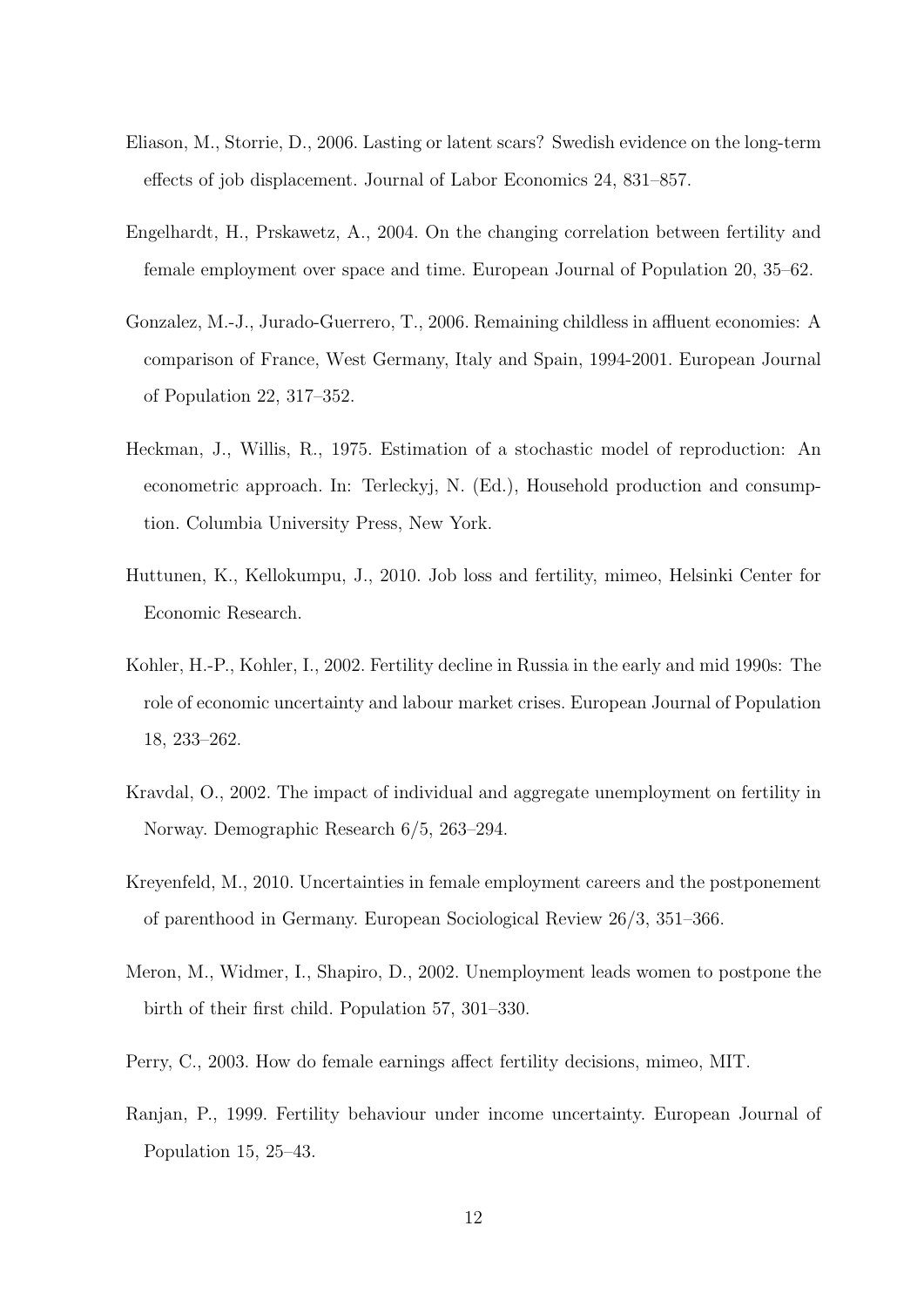Zweimüller, J., Winter-Ebmer, R., Lalive, R., Kuhn, A., Wuellrich, J.-P., Ruf, O., Büchi, S., 2009. Austrian Social Security Database. Tech. Rep. Working Paper 0903, NRN: The Austrian Center for Labor Economics and the Analysis of the Welfare State.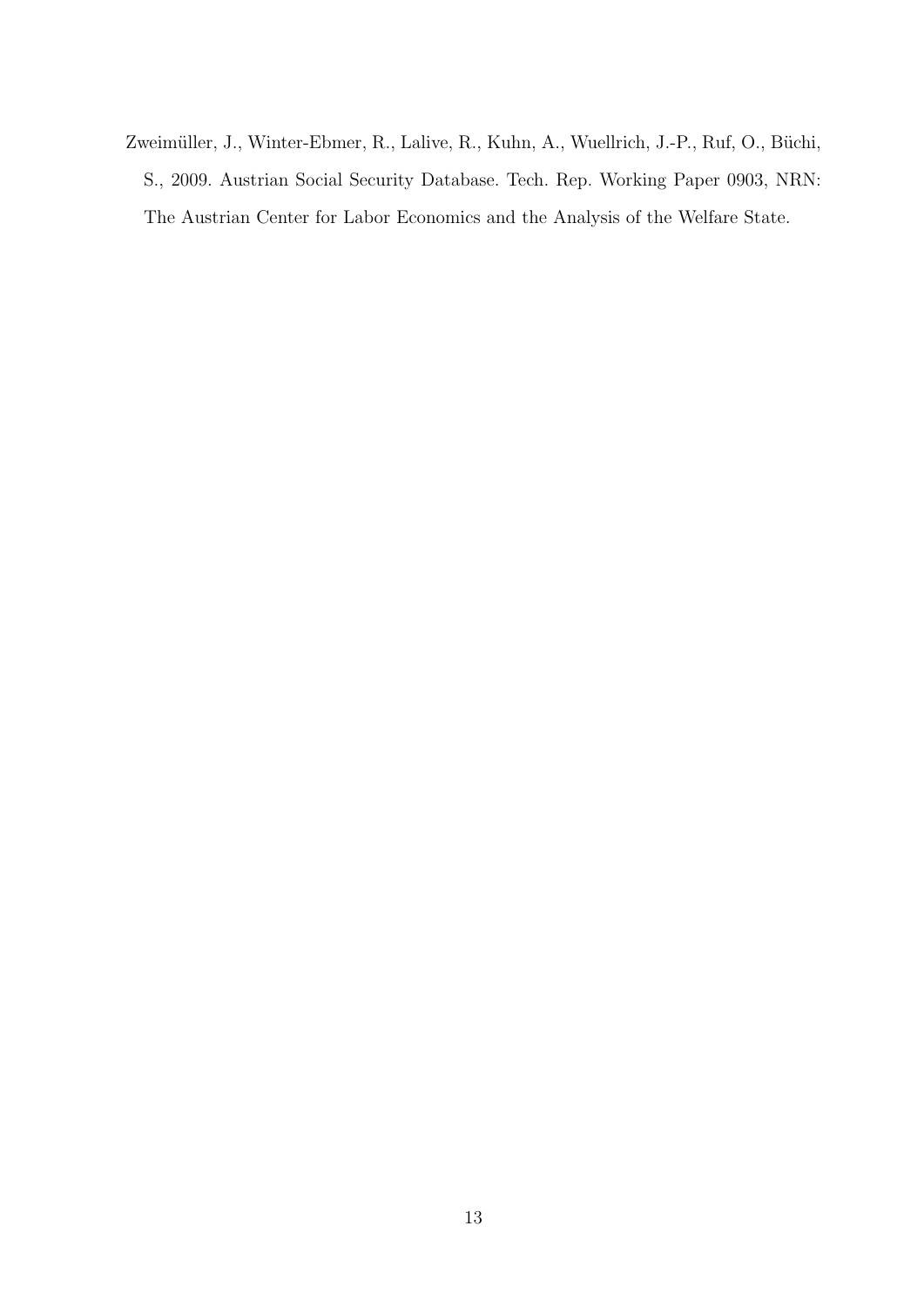

quarter, before and after the reference date. Lower panel: average monthly earnings. quarter, before and after the reference date. Lower panel: average monthly earnings.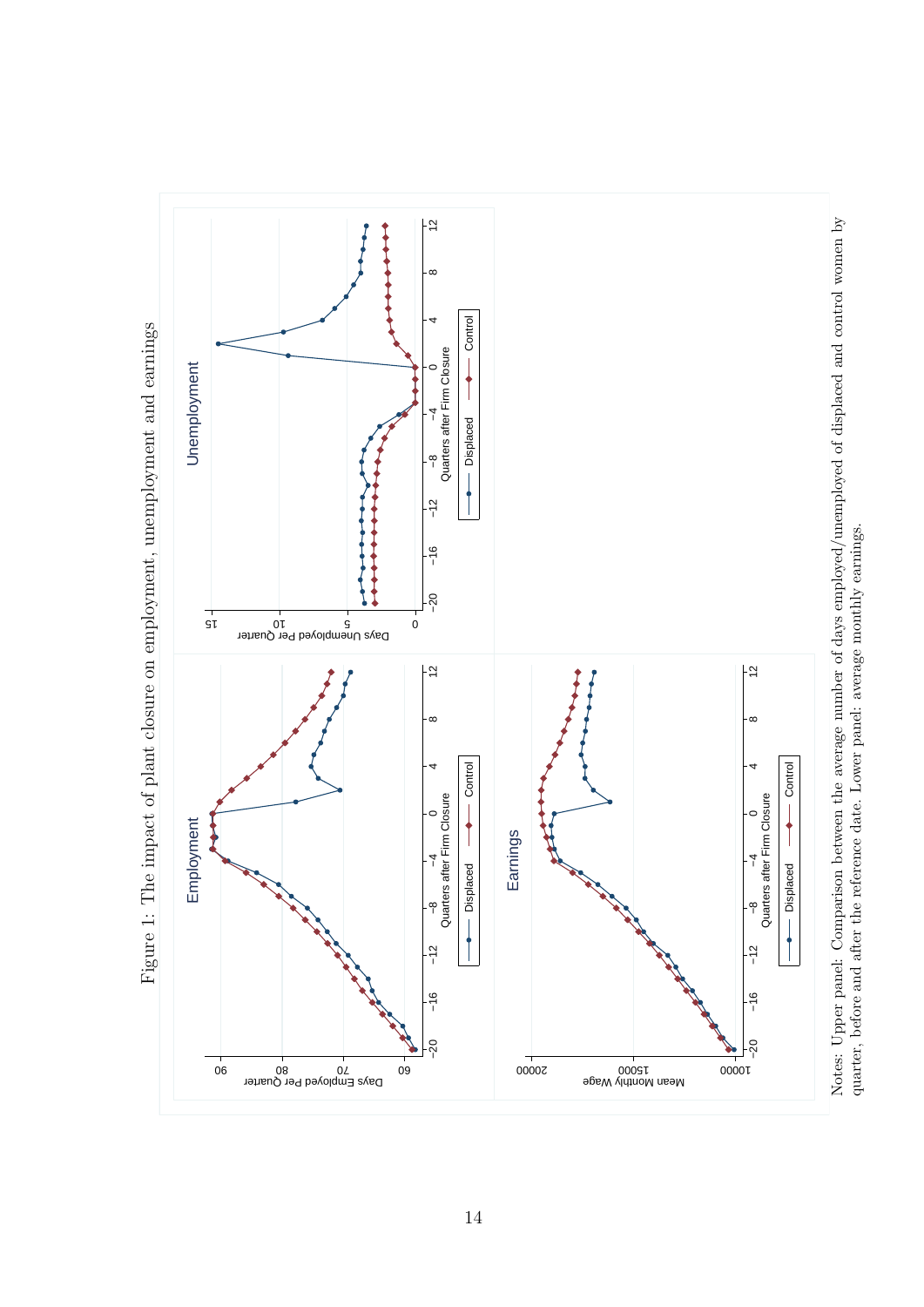

Notes: Comparison between the average number of births of displaced and control women by quarter, before and after the reference date. Number of births is age-adjusted. Notes: Comparison between the average number of births of displaced and control women by quarter, before and after the reference date. Number of births is age-adjusted.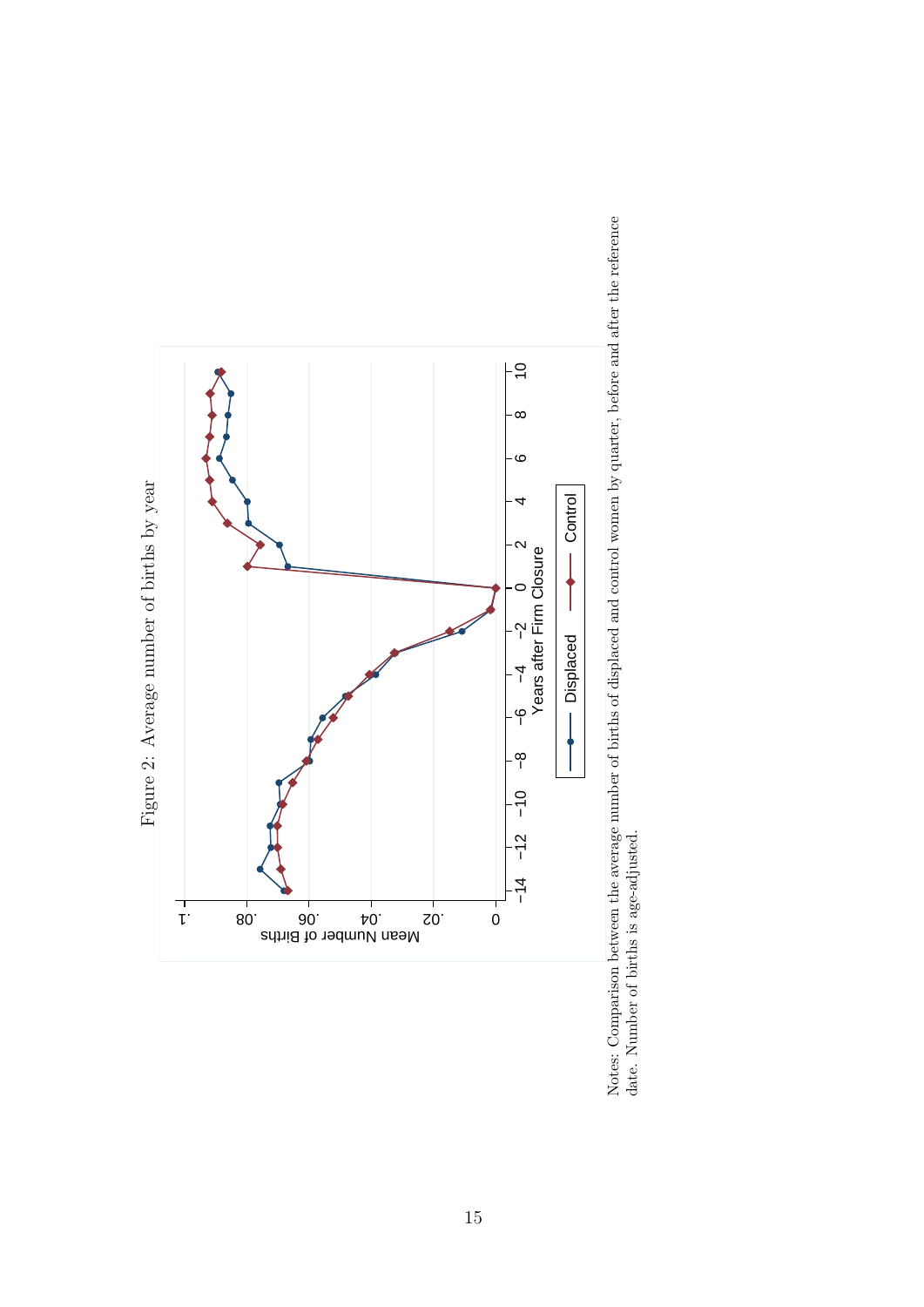|                               | Control group |        | Displaced group |        | All    |        |
|-------------------------------|---------------|--------|-----------------|--------|--------|--------|
|                               |               |        |                 |        |        |        |
|                               | mean          | sd.    | mean            | sd.    | mean   | sd.    |
| Age                           | 27.07         | 4.67   | 27.28           | 4.65   | 27.08  | 4.67   |
| Austrian                      | 0.98          | 0.14   | 0.97            | 0.18   | 0.98   | 0.14   |
| Experience (months)           | 103.80        | 53.14  | 105.98          | 53.99  | 103.89 | 53.18  |
| Tenure (months)               | 49.50         | 37.43  | 43.22           | 35.16  | 49.26  | 37.36  |
| Age at labor market entry     | 16.90         | 2.42   | 16.87           | 2.60   | 16.90  | 2.43   |
| Apprenticeship                | 0.35          | 0.48   | 0.41            | 0.49   | 0.36   | 0.48   |
| Earnings 1 year before        | 734.10        | 273.52 | 720.11          | 292.92 | 733.55 | 274.32 |
| Earnings 2 years before       | 696.00        | 262.51 | 688.05          | 279.47 | 695.69 | 263.20 |
| Earnings 3 years before       | 606.77        | 307.13 | 594.02          | 326.25 | 606.27 | 307.91 |
| Earnings 4 years before       | 536.71        | 322.00 | 526.29          | 332.20 | 536.31 | 322.41 |
| $%$ employment 2 years before | 0.93          | 0.20   | 0.91            | 0.22   | 0.93   | 0.20   |
| % employment 3 years before   | 0.83          | 0.33   | 0.80            | 0.35   | 0.82   | 0.34   |
| % employment 4 years before   | 0.75          | 0.39   | 0.73            | 0.40   | 0.75   | 0.39   |
| Number of previous children   | 0.38          | 0.71   | 0.42            | 0.72   | 0.39   | 0.71   |
| % unemployment 1 year after   | 0.02          | 0.08   | 0.11            | 0.21   | 0.02   | 0.09   |
| Any unemployment 1 year after | 0.06          | 0.25   | 0.33            | 0.47   | 0.08   | 0.26   |
| Births next 3 years           | 0.19          | 0.44   | 0.17            | 0.41   | 0.19   | 0.43   |
| Births next 6 years           | 0.43          | 0.68   | 0.38            | 0.65   | 0.43   | 0.68   |
| Observations                  | 157784        |        | 6431            |        | 164215 |        |

Table 1: Individual Characteristics

Notes: Variable means, standard deviations in parentheses. Displaced group includes women aged 18 to 35 with at least one year of tenure in closing firms at the closure date. Control group is a 5% random subsample of women aged 18 to 35 with at least one year of tenure in firms that do not close within the next 2 years of the reference date. The outcome includes the number of children born between 6 months and 3 (or 6) years after the reference date.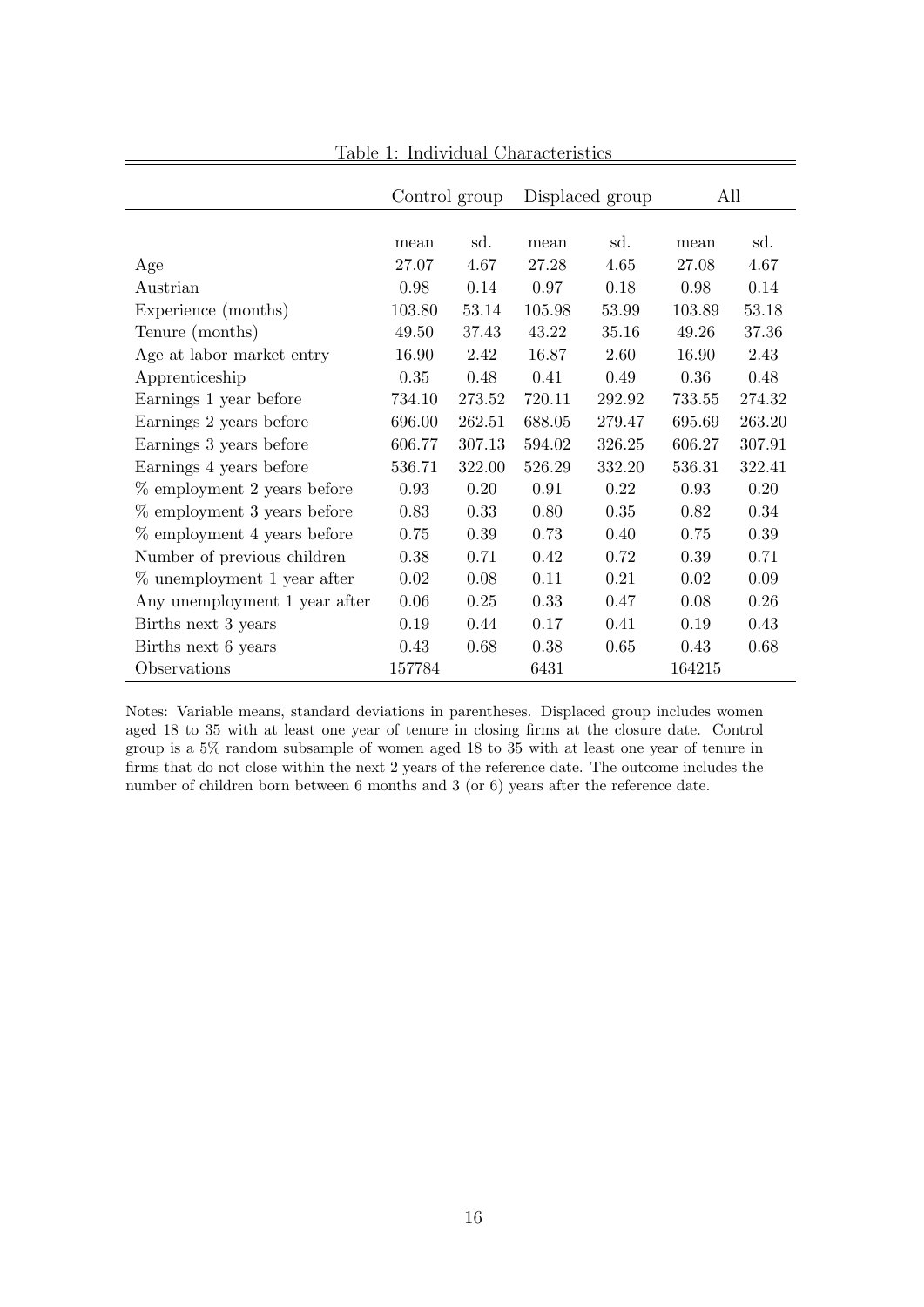|                                             | $_{\rm OLS}$            |                             |                        | $2{\rm SLS}$               |  |  |  |
|---------------------------------------------|-------------------------|-----------------------------|------------------------|----------------------------|--|--|--|
|                                             | Births next<br>3 years  | Births next<br>6 years      | Births next<br>3 years | Births next<br>6 years     |  |  |  |
| Panel A: any unemployment in the first year |                         |                             |                        |                            |  |  |  |
| Unemployment                                | $-0.0330**$<br>(0.0039) | $-0.0680**$<br>(0.0062)     | $-0.0667*$<br>(0.0207) | $-0.1222**$<br>(0.0321)    |  |  |  |
| t-test<br>$R^2$<br>Observations             | 0.0365<br>164,215       | 77.033<br>0.0814<br>164,215 | 0.0351<br>164,215      | 77.03<br>0.0810<br>164,215 |  |  |  |

Table 2: Effects of unemployment on fertility

Panel B: % unemployment days in the first year

| Unemployment | $-0.0003*$<br>(0.0001) | $-0.0010**$<br>(0.0002) | $0.0018*$<br>(0.0006) | $0.0033**$<br>(0.0009) |
|--------------|------------------------|-------------------------|-----------------------|------------------------|
| t-test       |                        | 83.83                   |                       | 83.83                  |
| $R^2$        | 0.0352                 | 0.0810                  | 0.0342                | 0.0801                 |
| Observations | 164,215                | 164,215                 | 164,215               | 164,215                |

Notes: Estimations from OLS and 2SLS regressions, where the unemployment variable is instrumented by firm closure dummy (t-statistics shown). Unemployment is measured by an indicator for being unemployed in the first year since the reference date (Panel A) and by the percentage of time unemployed in the first year after the reference date (Panel B). Displaced group includes white-collar women aged 18-35 with at least one year of tenure in closing firms at the closure date. Control group is a 5% random subsample of white-collar women aged 18-35 with at least one year of tenure in firms that do not close within the next 2 years of the reference date. The outcome variable births next 3 (6) years measures the number of children born between 6 and 36 (72) months after the reference date. Covariates include: maternal age and its square, tenure, experience, indicator for apprenticeship education, previous earnings, previous employment, number of previous children, year, quarter, region and industry dummies. Robust standard errors clustered at the individual level reported. Symbols:\*\* significant at 1%;\* significant at 5%.